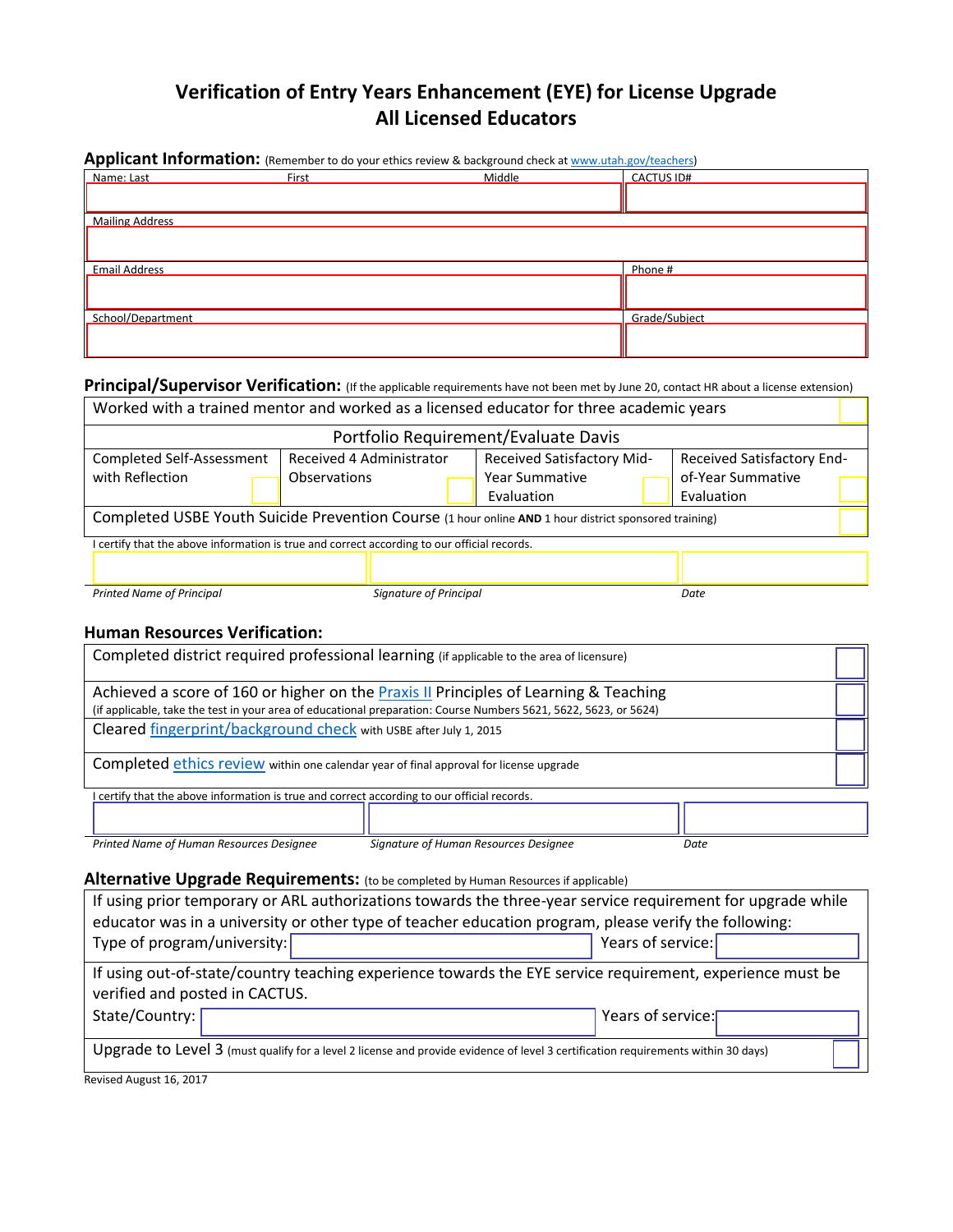# *Instructions for Completing*

# **Verification of Entry Years Enhancement (EYE) For License Upgrade**

Completion of verification must be delivered in full either electronically or physically to HR

no later than June 20.

## **Computer---Based Completion**

- 1. Open file on computer. Complete the specified sections.
	- Save document and send it to the appropriate parties. If you do not have access to a digital signature, you must print, sign, and send a hard copy to Jocelyn Heyne at [jheyne@dsdmail.net.](mailto:jheyne@dsdmail.net) Make sure you carbon copy (cc) your principal.

00

#### **iPad Completion**

- 1. Download the free app: Adobe Reader
- 2. If you have Adobe Reader downloaded, please make sure to update to the newest version of the software.
	- Open the App Store
	- Click on Updates in the lower right hand corner
- 3. Open Document
- 4. Tap top right corner of the document. This will populate all PDF reader apps. Choose Adobe Reader.

#### **TEACHERS:**

- Complete ONLY your designated portion
- **•** Email document
	- o Press the caret on the bottom right of the screen.
	- o Email document to your principal

#### **PRINCIPALS:**

- Complete your designated portion
- Sign the document:
	- o Click the note tool on the menu bar
	- o Click the signature pen.
	- o Tap where you would like to place your signature. Click add signature.
	- o Sign your name with your finger or stylus.
	- o Tap Save



|    |     | 9                               |  |  |  |
|----|-----|---------------------------------|--|--|--|
|    |     | Share File                      |  |  |  |
|    | בזה | <b>Share Public Link</b>        |  |  |  |
|    |     | Go Save to Adobe Document Cloud |  |  |  |
|    | ۱٦  | Open In                         |  |  |  |
|    | Ħ   | <b>Print Document</b>           |  |  |  |
| 00 |     |                                 |  |  |  |